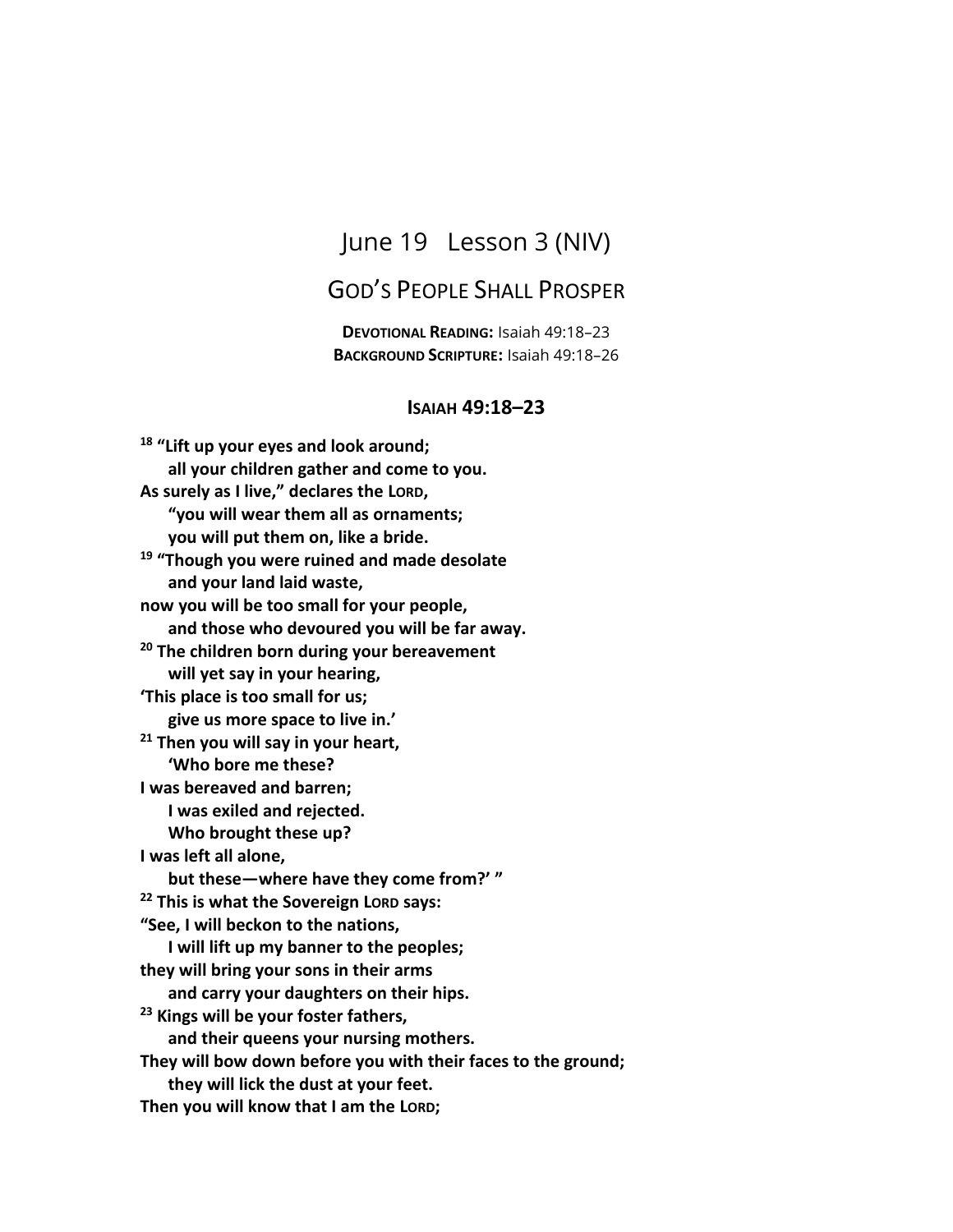#### **those who hope in me will not be disappointed."**

### **KEY VERSE**

*Then you will know that I am the LORD; those who hope in me will not be disappointed."***— Isaiah 49:23c**

### **PARTNERS IN A NEW CREATION**

Unit 1: God Delivers and Restores

LESSONS 1–4

# **LESSON OUTLINE**

#### Introduction

- A. Reversal of Fortune
- B. Lesson Context: Historical
- C. Lesson Context: Literary
- I. Promise of Restoration (Isaiah 49:18–21)
	- A. Ornamentation (vv. 18–20) *Desolation and Ruin*
	- B. Disorientation (v. 21)
- II. Explanation of Restoration (Isaiah 49:22–23)
	- A. Foreigners Called (vv. 22–23a)
	- B. Hopeful, Not Shamed (v. 23b) *Numble Pie*

#### Conclusion

- A. Change of Address
- B. Prayer
- C. Thought to Remember

# **HOW TO SAY IT**

ArtaxerxesAre-tuh-*zerk-*seez.

Babylon*Bab-*uh-lun.

BelshazzarBel-*shazz-*er.

Cyrus*Sigh-*russ.

DariusDuh-*rye-*us.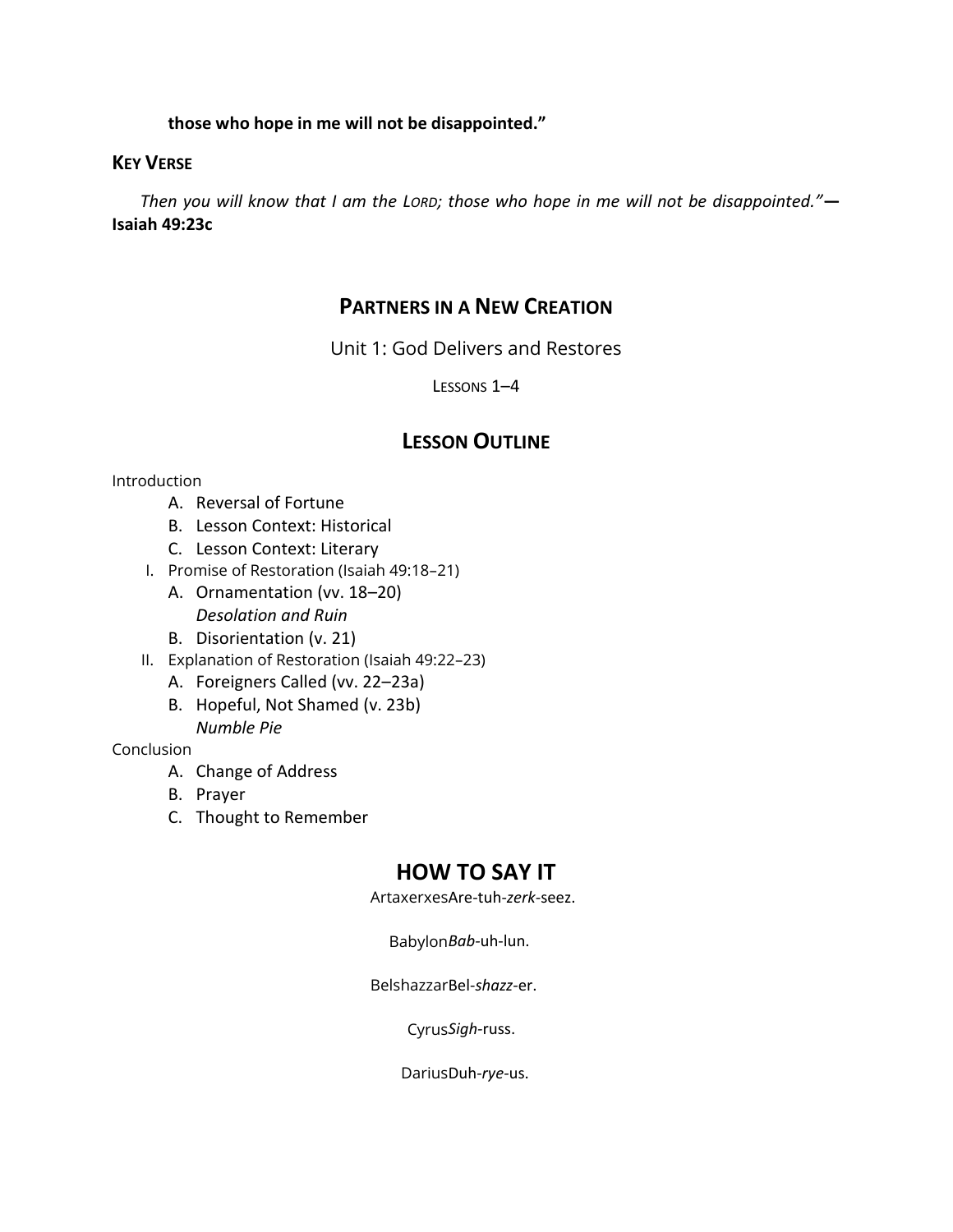DiasporaDee-*as*-puh-ruh. Ezra*Ez-*ruh. Gentiles*Jen-*tiles. IsaiahEye-*zay-*uh. JeremiahJair-uh*-my-*uh. JerusalemJuh-*roo-*suh-lem. Judah*Joo-*duh. MedesMeeds. Micah*My-*kuh. NabonidusNab-uh-*nye-*dus. Persians*Per-*zhens. Zion*Zi-*un.

# Introduction

### **A. Reversal of Fortune**

Reversal of fortune has long been a popular topic for story plots. For instance, in the movie *The Princess Diaries* Mia Thermopolis finds out that she is the crown princess of Genovia. This information causes upheaval in her world, as she must decide whether to accept this role. In considering her duties, Mia receives the requisite makeover, etiquette training, and so on. Her reversal of fortune from the daughter of a single mother to the heir of an entire nation causes friction with her mother, newly discovered grandmother, friends, and classmates.

Change in fortune often results in a change in identity. From being an artist's only daughter, Mia became a princess. While it was an exciting change, it also came with great challenges that made Mia ask, Is it worth it?

God's people faced a reversal of fortune, as did the nations of the world. God's servant would offer a change of identity to all. There were great challenges for the servant, Israel, and the nations. So the question remained: Is it worth it to be part of God's great reversal?

### **B. Lesson Context: Historical**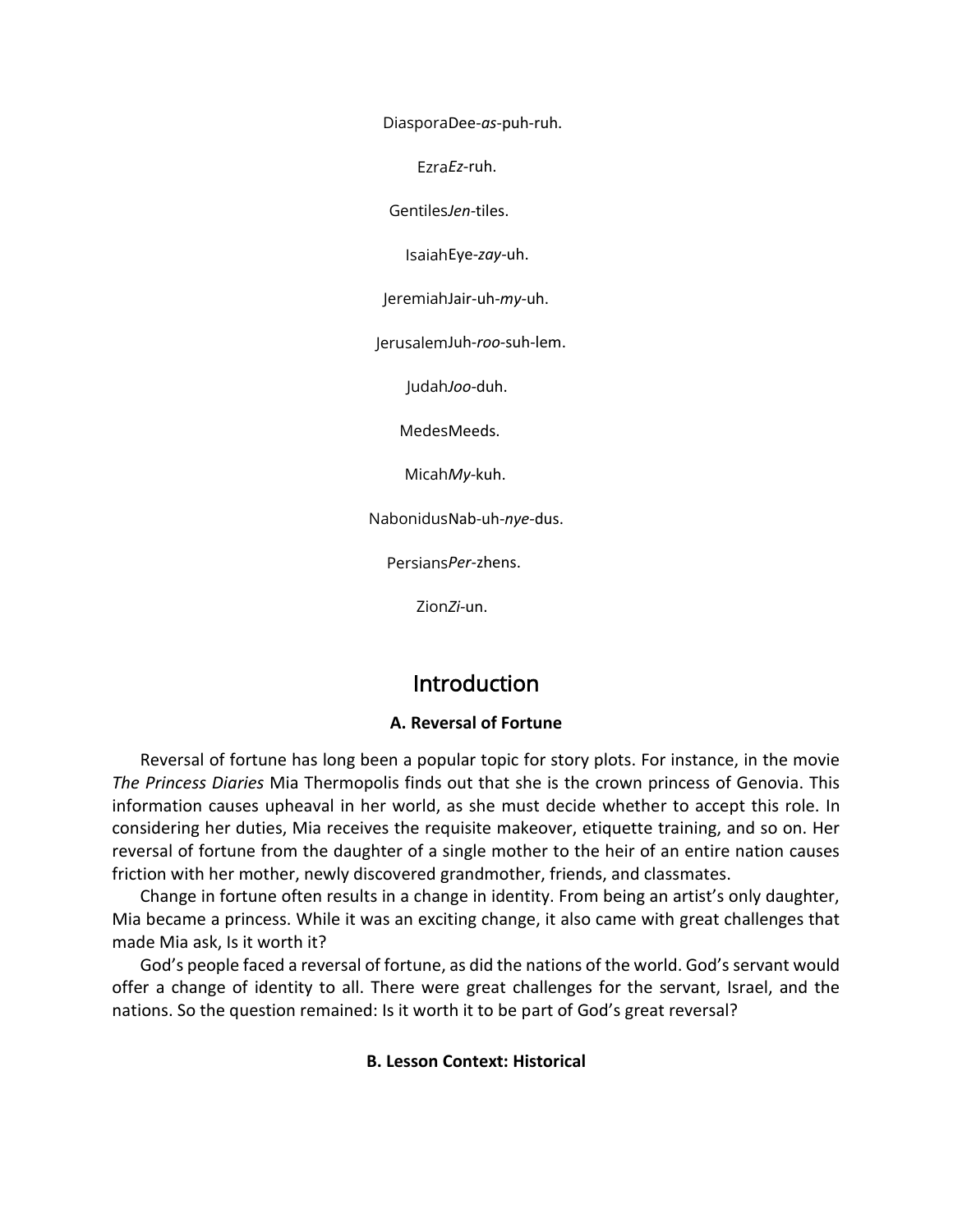The first readers of the prophecy in today's text understood it as concerning a return from Babylon, for Isaiah had earlier given the dire prophecy about being taken into exile there (Isaiah 39:6–7; see lesson 1 Lesson Context). When Babylon fell, the Jews would return to Judah and Jerusalem (Isaiah 40–48; Ezra 1:5). At that time Jerusalem would be rebuilt, and the foundation of the temple laid.

Jerusalem lost its inhabitants when the Babylonians destroyed the city in 586 BC. Jeremiah wrote that there were only 832 who were taken from the city at that time (Jeremiah 52:29), compared with 10,000 who had been taken earlier (2 Kings 24:14). Those who remained had endured the deprivations and starvation that occurred during the siege. This small remnant was taken away to join others already in Babylon. The city was a desolate ruin for almost 50 years.

On the night in 539 BC that soldiers of Darius the Mede captured Babylon, the Babylonian King Belshazzar was having a gigantic banquet that featured vessels from the temple in Jerusalem. The king was a co-regent with his father, Nabonidus, who was frequently absent from the capital. Belshazzar and his guests at the banquet were startled when fingers appeared and began to write on a wall (Daniel 5). Daniel was finally called to interpret the message. The last part of Daniel's message was that the kingdom was given over to the Medes and Persians—that night! Babylon had been considered impregnable, and a large food supply was always maintained in case there was a siege.

The Babylonian Empire came to an end following its capture by the Persians and Medes under Cyrus. Cyrus the Great established the Persian Empire, which lasted about 200 years. The famous Cyrus Cylinder contains the decree that all captive peoples could return to their homelands and that they were to take their gods with them. The Jewish people were not specifically mentioned in Cyrus's own edict, though his attention to Jerusalem is recorded in the Bible (2 Chronicles 36:23; Ezra 1:2–3). The biblical account later refers to a separate proclamation that was made for them, and it became very important in the days of Darius the Great when opposition arose to the building of the temple (6:2–3). The Jews did not have gods to take, but they did have many items from the temple (1:6–11).

The first wave of exiles returned in 538 BC. It is assumed that the 50,000 people who returned first went to Jerusalem. Then they scattered to find their ancestral homes throughout Judah, as stated in Ezra 2:1.

#### **C. Lesson Context: Literary**

The previous lesson ended with Isaiah 49:13, and great joy was predicted to be expressed (compare 51:3). Gentiles in all directions would rejoice as the Lord comforted his people. Five verses later is where this study begins.

Isaiah prophesied that a virgin would conceive and bear a son (Isaiah 7:14). That passage is cited in Matthew 1:22–23 as fulfilled in the birth of Jesus. The fulfillment was 700 years away. That same child would grow up to fulfill many other prophecies of Isaiah, not least the prophetic expectations linked to a person referred to as the suffering servant. Our text comes from the second Servant Song, the same discussed last week (see lesson 2 Lesson Context). The servant is the one who is the speaker for the text of this lesson. The servant is understood to be the Son of God. Some have suggested that the speaker is Isaiah, but the context indicates that the speaker is more than a prophet.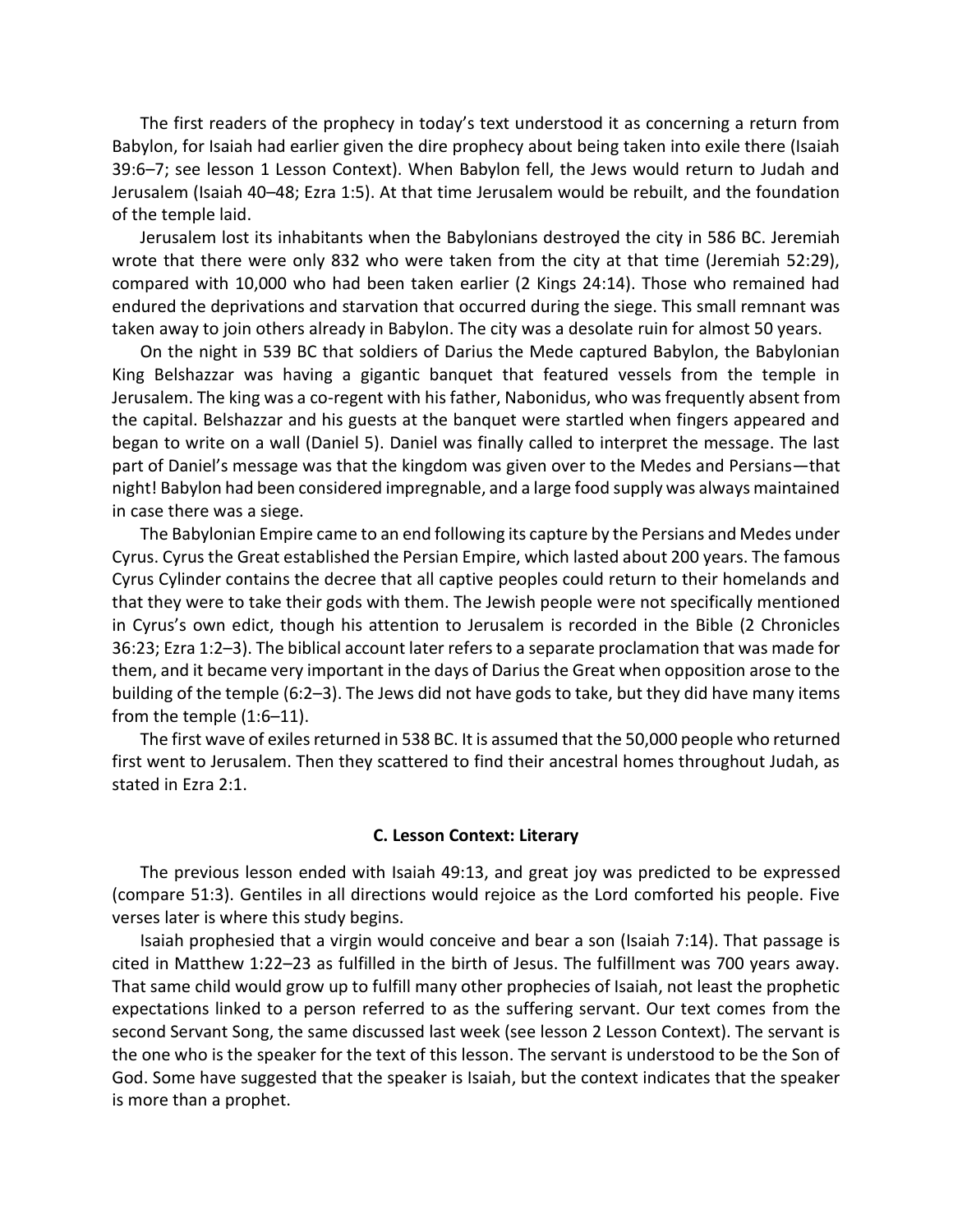The mood changed from exuberance (Isaiah 49:1–13; see lesson 2) to a lamentation that the Lord had forgotten his people and Jerusalem. It is easy to imagine Jerusalem stating that God had forgotten the city and the people (see lesson 1 Lesson Context). Metaphorically, Jerusalem sat in the dust wearing torn clothes or sackcloth and ashes, head bowed with sorrow and hopelessness (compare Lamentations 2:10).

The Lord asked rhetorically whether a woman can forget the child she gave birth to and nursed (Isaiah 49:15). Though an unhealthy mother might forget that child, even a mediocre mother cannot. In the same way, the Lord could not forget the people or Zion. To show his attention he assured Zion that the ones who had mistreated his people by taking them away were leaving. This provided opportunity for God's children to hurry to return (49:14–17).

God had promised a return, and he also said that Jerusalem and the cities of Judah would be rebuilt (Isaiah 44:26). At least some of the people in captivity were aware of the passages in Isaiah about a deliverer named Cyrus, and that the captivity would last about 70 years (Jeremiah 25:12; 29:10). It is definite that Daniel was aware of the prophecy of Jeremiah (Daniel 9:2).

# I. Promise of Restoration

**(ISAIAH 49:18–21)**

#### **A. Ornamentation (vv. 18–20)**

#### **18a. "Lift up your eyes and look around; all your children gather and come to you.**

The command to *lift up your eyes* is a call to a new posture, one of hope rather than desperation. Upon obeying the command, Lady Zion would *look around* and see to her *children* (Isaiah 49:17, not in our printed text) returning to her.

### **18b.** "As surely as I live," declares the LORD, "you will wear them all as ornaments; you will **put them on, like a bride.**

Once again the image is one of extreme reversal. In contrast to the mourning clothing Zion had been wearing (see Lesson Context), *the Lord* promised that she would have reason to dress *like a bride* (compare Jeremiah 2:32). Brides then as now dressed to impress. In the modern Western world, it's easy to forget how important marriage was in the ancient world. This was not the result of two independent adults choosing to pledge themselves to one another. Women had very little opportunity to care for themselves economically and usually left their father's home *only* when they married. Their wedding day marked the day their economic fortune became their husband's concern, not their father's. It was also the day they could begin trying to fulfill one of the, if not *the*, most important roles for women: becoming a mother and raising her children. The end of a marriage—whether in divorce or widowhood—was a grave hardship on a woman, especially if her children were not grown and in a position to care for her.

Dressing as a bride, then, is another analogy for turning toward joy instead of sorrow (compare Jeremiah 33:11). The appropriate "attire" for a bridal city is a thriving human population. Those who returned would be Zion's ornamentation, the source and sign of her newfound joy.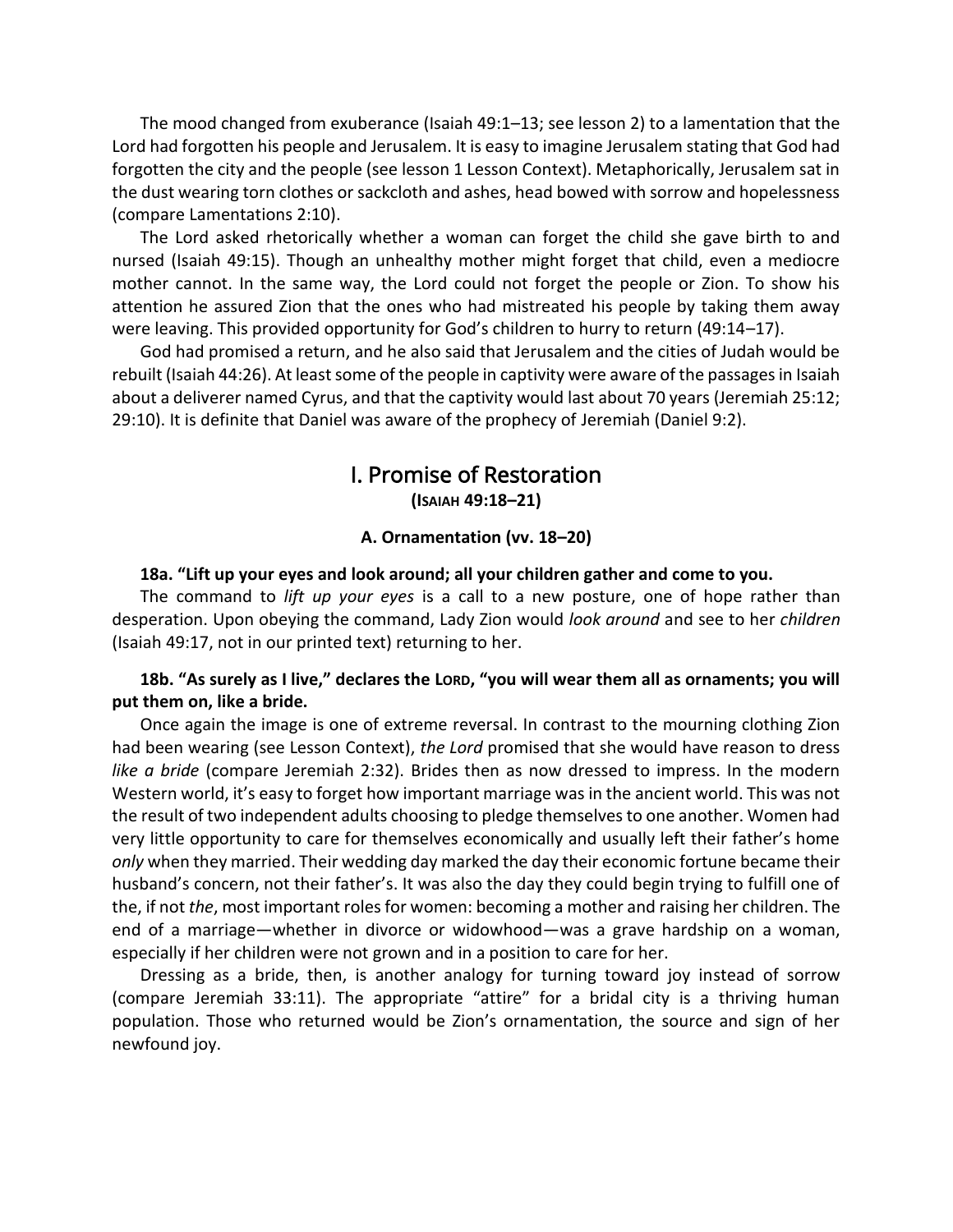### **19a. "Though you were ruined and made desolate and your land laid waste, now you will be too small for your people,**

The people who returned would find desolation and ruins. Zion would be plowed, and Jerusalem would become heaps (Micah 3:12). The image of *waste* encourages the reader to think of the utter destruction of not only Jerusalem but all the *land.* Once-cultivated fields would be wild and overgrown, having reverted to their own natural state. Stones that had been walls would be strewn within and without the city limits (compare Nehemiah 4:2). The population would have dwindled to the point that the whole land was *desolate.*

Further evidence of the reversal of fortune would be in regard to the land that had been suffering with too few people. But the happy issue would instead be that the land was *too small* for all those who would return. Rather than emphasizing the current scarcity of the land, the prophecy instead focuses on its future when it will teem with life, be revitalized, and experience all the joys and thriving of human life within its borders.

#### **19b. "and those who devoured you will be far away.**

The city and the returned exiles were assured that *those who devoured you*, the Babylonians, would *be far away* and thus unable to cause them further pain and terror. Even more important than actual geographical distance was to be the absolute loss of power Babylon experienced, positioning it as far as could be from causing any more sorrow in Judah.

### **20. "The children born during your bereavement will yet say in your hearing, 'This place is too small for us; give us more space to live in.'**

The growth in the Jewish population during the captivity was significant. It is reminiscent of the growth that the Hebrews experienced when they were in bondage in Egypt for 430 years (Exodus 12:40–41). They went into Egypt as 70 people (Genesis 46:26–27); as the family of Jacob, and they left as a nation of about 600,000 men (Exodus 12:37), or more than two million people.

The ones who return to Zion are portrayed as her *children.* In the short term, these are primarily a new generation born in exile. Though some elders would return, many other returning exiles had never seen Jerusalem in its heyday, when the temple was standing (Ezra 3:10–13). As in Egypt, the population of the people expanded so that the land was *too small* to contain them all (Exodus 1:6–7). But unlike then, the people would not be oppressed because of their flourishing (1:8–14).

Although the temple would be rebuilt in Jerusalem (Ezra 6:12–18), the exiles in Babylon were dedicated to maintaining their faith while far from their center of worship. And some exiles stayed in Babylon, even after the way was opened to return to Judah. This paved the way for the rise of synagogues and religious leaders called rabbis. Jews scattered throughout the Mediterranean region during the second temple period (around 538 BC–AD 70), taking their faith with them. That Diaspora ("dispersing") resulted in more territory experiencing Jewish influence (example: Acts 2:9–11).

This became highly important in the long term, when Gentiles would be welcomed into God's family, regardless of religious or ethnic background or their geographical relationship to Jerusalem. The *place* where Zion's children could *live* would turn out to be throughout the world, to its most remote locations (Revelation 15:4).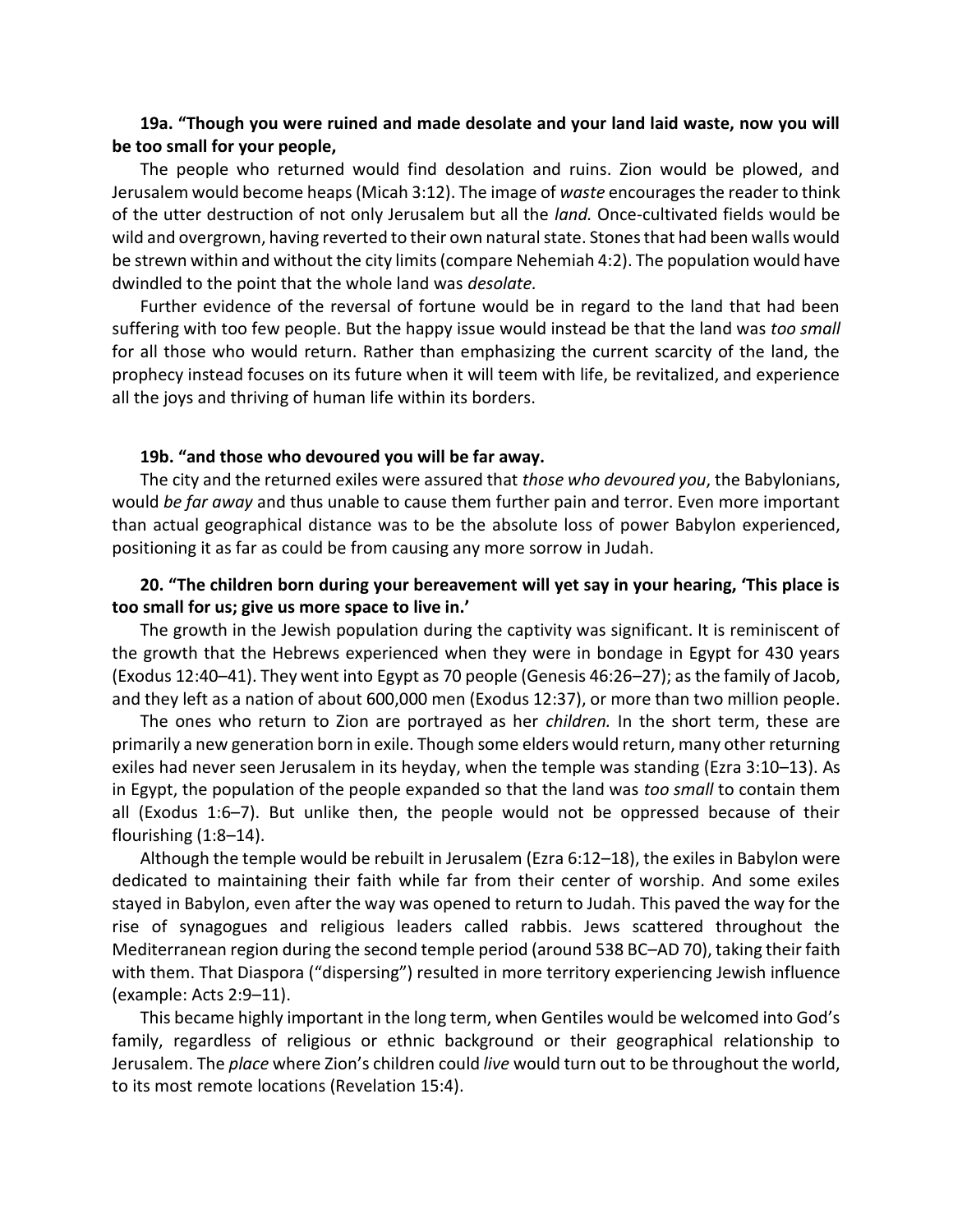#### **B. Disorientation (v. 21)**

**21. "Then you will say in your heart, 'Who bore me these? I was bereaved and barren; I was exiled and rejected. Who brought these up? I was left all alone, but these—where have they come from?' "**

The change of fortune promised to Zion is so extreme that she will experience extreme disorientation when hearing it. Her reaction is not described as disbelieving exactly but incredulous or bewildered, afraid to hope that this can be true. Zion will have lost her children and become *bereaved and barren*; … *exiled and rejected*, without a safe home to settle into. She will not be aware that any of her children had survived. Her experience would soon be that of Babylon, who had brought all this evil on Zion; Babylon would experience widowhood and the loss of her children in one day (Isaiah 47:10–11; see lesson 1).

# II. Explanation of Restoration **(ISAIAH 49:22–23)**

**A. Foreigners Called (vv. 22–23a)**

### **22a. This is what the Sovereign LORD says: "See, I will beckon to the nations, I will lift up my banner to the peoples;**

Zion is once again called to *see* (see Isaiah 49:18, above). God's beckoning *to the nations* and lifting *up* his *banner to the peoples* reveals that God will use foreign nations to accomplish his will for Zion. It could also be that God was warning any people who would stand against his people. Language like lifting God's hand and setting up his standard is used throughout Isaiah to emphasize how the Lord chose to communicate with foreigners to draw them to him and to his will (Isaiah 5:26; 11:12; 18:3; etc.). We might think of the Magis' reading the sky to learn of Jesus' birth and where to go to praise him as an example of this (Matthew 2:1–2).

#### **22b. "they will bring your sons in their arms and carry your daughters on their hips.**

The Gentiles will provide help for the *sons* and *daughters* who make the return trip to Judah (Ezra 1:7–11; Nehemiah 2:8–9). The image is of parental care, unexpected from foreign nations but in keeping with what God required of them. The exiles would not be kicked out of their exilic homes and left defenseless to fend for themselves.

### **23a. "Kings will be your foster fathers, and their queens your nursing mothers. They will bow down before you with their faces to the ground; they will lick the dust at your feet.**

The image here is one of both care and humility. Being provided for by *kings* and *queens* as *foster* parents reveals how important the people are to God—that the most powerful royals are to be called to nurture them. It also suggests the abundance of worldly resources that God will muster for the sake of his people. The image might remind us of how the daughter of Pharaoh cared for Moses (Exodus 2:1–10).

Darius, as well as Cyrus, arranged for several types of provisions for the Jews to be supplied from the royal revenues collected in that area (Ezra 6:8–10). This would have been about 520 BC. Later, Artaxerxes and his seven counselors gave silver and gold to the people who returned with Ezra in 458 BC (7:14–15).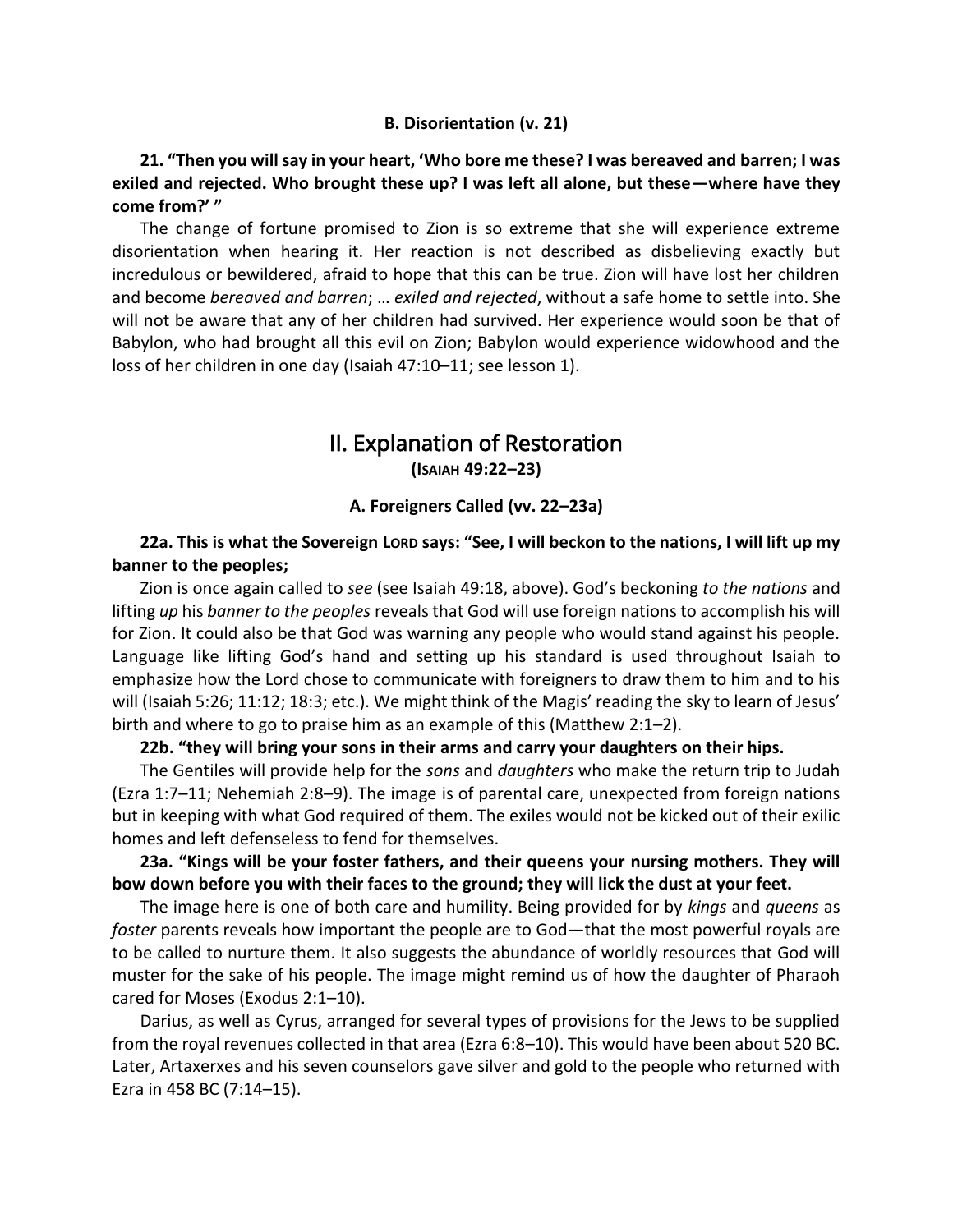The language of Gentiles being in submission points to the future when people from all nations will acknowledge that the God of Israel is the only God. Although in the past powerful people had set themselves up as gods, those who heed God's call will humble themselves to him and be glad to serve his people.

#### **B. Hopeful, Not Shamed (v. 23b)**

#### **23b. "Then you will know that I am the LORD; those who hope in me will not be disappointed."**

The phrase *you will know that I am the Lord* is used frequently in the book of Ezekiel (6:7; 7:4, 9; 11:10; etc.). Knowing starts with accepting the facts but requires much more. Then as now, knowing the Lord requires obeying him, first of all by rejecting all others who claim the same status (Exodus 6:2; Isaiah 42:8; etc.). Following closely after this is living in accordance with God's revealed laws, not choosing for ourselves what seems good or simply justifiable (Psalm 22:23; etc.). And although knowing the Lord requires faith, he also supplies plenty of evidence to give us confidence in who he is.

Waiting on the Lord is rarely easy, but it is *always* worthwhile (examples: Psalm 130:5–8; Luke 2:25–32, 36–38). Though his good plans may not be revealed in our lifetimes, "we know that in all things God works for the good of those who love him" (Romans 8:28). Between his past deeds, his demonstrated faithfulness to his promises, and his assurances regarding our future with him, we have every reason to *hope* patiently and know that he will vindicate our faith (8:24, 38–39).

# Conclusion

#### **A. Change of Address**

Jesus' coming results in a change of fortune: though we were condemned, we are now promised eternal life when we choose to follow him as our Lord and Savior (Romans 8:1–2). And this change of fortune results in a change of identity: we who were once far away are now part of God's family (8:14–17; Ephesians 2:13). Essentially our address has changed from being in this world to residing in the kingdom of Heaven (John 3:3–5; Acts 28:31; Revelation 12:10–12).

This Servant Song is one of great hope for Israel and all others. Though Isaiah's audience couldn't know, the redemption promised here goes well beyond an end to exile in Babylon. It encompasses an end to exile *in sin.* Through Jesus we have abundant life; he can be trusted with *all* our needs.

#### **B. Prayer**

Almighty God, we are thankful for the promises that you made to your people. In Jesus' name we pray. Amen.

#### **C. Thought to Remember**